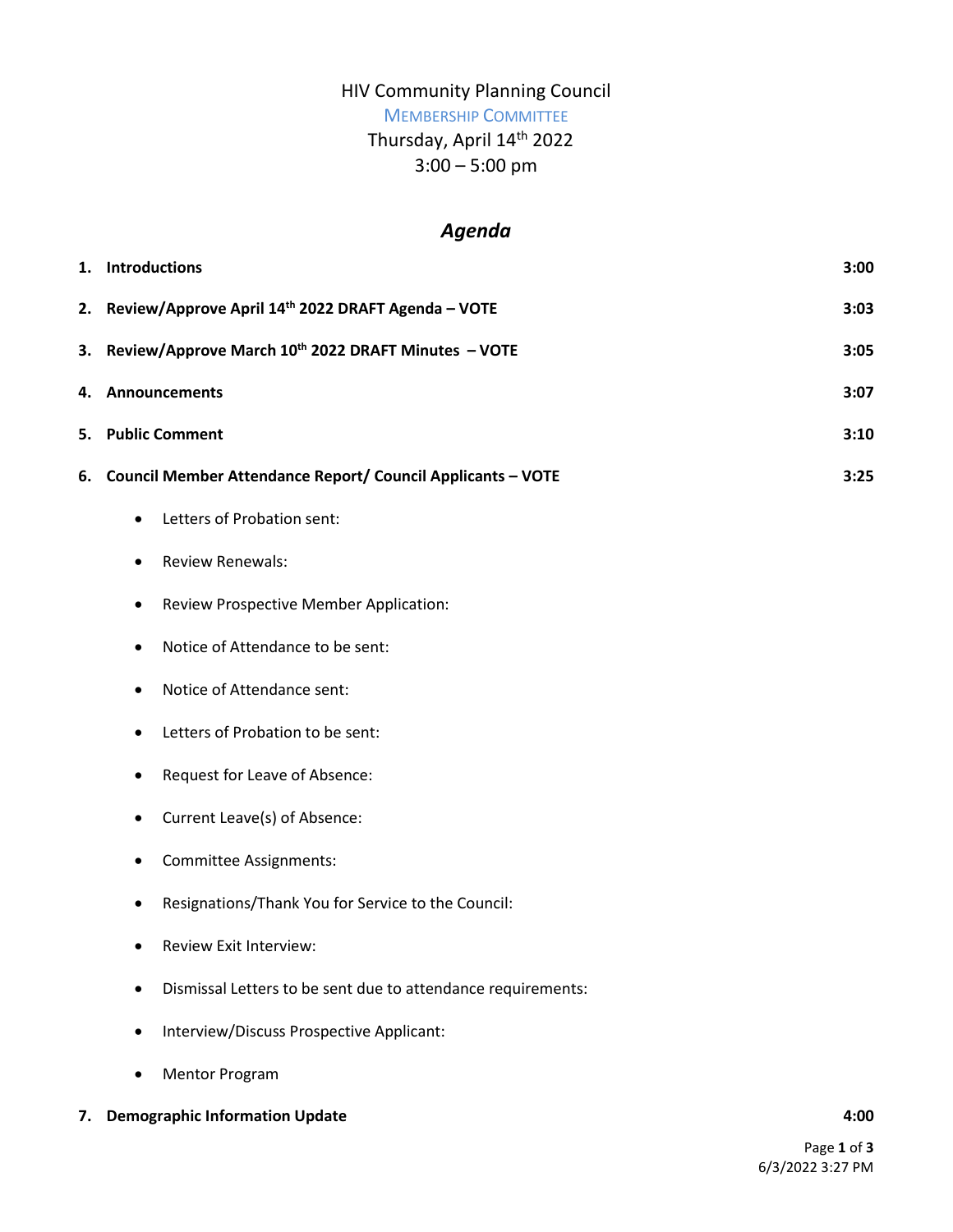*The Committee will review the monthly demographic report.* 

#### **8. Council Recruitment**

*The Committee will discuss council member recruitment strategies.* 

#### **9. Next Meeting Date & Agenda Items – VOTE 4:30**

*The next Membership Committee meeting is tentatively scheduled for Thursday, May 12th 2022 over Zoom from 3-5 pm.* 

Parking Lot:

#### **11. Adjournment 5:00**

**Note: Agenda items are subject to change, postponement, or removal. Meeting agendas are considered to be in DRAFT form until reviewed and approved by Committee attendees.**

*MISSION STATEMENT*

*TO RECRUIT, SCREEN, TRAIN, AND RETAIN COUNCIL MEMBERS, IN ACCORDANCE WITH THE VALUES AND BY-LAWS OF THE HCPC.*

### *HIV Community Planning Council*

*Administrative Office: 730 Polk Street 3rd Floor, San Francisco, CA 94109*

#### *San Francisco Department of Public Health*

*Community Health, Equity & Promotion HIV Health Services 25 Van Ness Avenue, San Francisco, CA 94102*

The following services are available when requested by noon of the Friday before the Council meeting:

For American Sign Language interpreters, use of a reader during a meeting, or sound enhancement system, call (415) 674- 4768. For a large print copy of agenda or minutes in alternative formats, call (415) 674-4768.In order to accommodate persons with severe allergies, environmental illness, multiple chemical sensitivity or related disabilities, attendees at public meetings are reminded that other attendees may be sensitive to various chemical based products.

### **Know Your Rights under the Sunshine Ordinance**

Government's duty is to serve the public, reaching its decisions in full view of the public. Commissions, boards, councils and other agencies of the City and County exist to conduct the people's business. The Sunshine Ordinance assures that deliberations are conducted before the people and that City operations are open to the people's review. For information on your rights under the Sunshine Ordinance (Chapter 67 of the San Francisco Administrative Code) or to report a violation of the ordinance, contact Sunshine Ordinance Task Force at 1 Dr. Carlton B. Goodlett Place, Room 409, by phone at (415) 554-7724, by fax at (415) 554-7854, or by email at [sotf@sfgov.org.](mailto:sotf@sfgov.org) Members of the public may obtain a free copy of the Sunshine